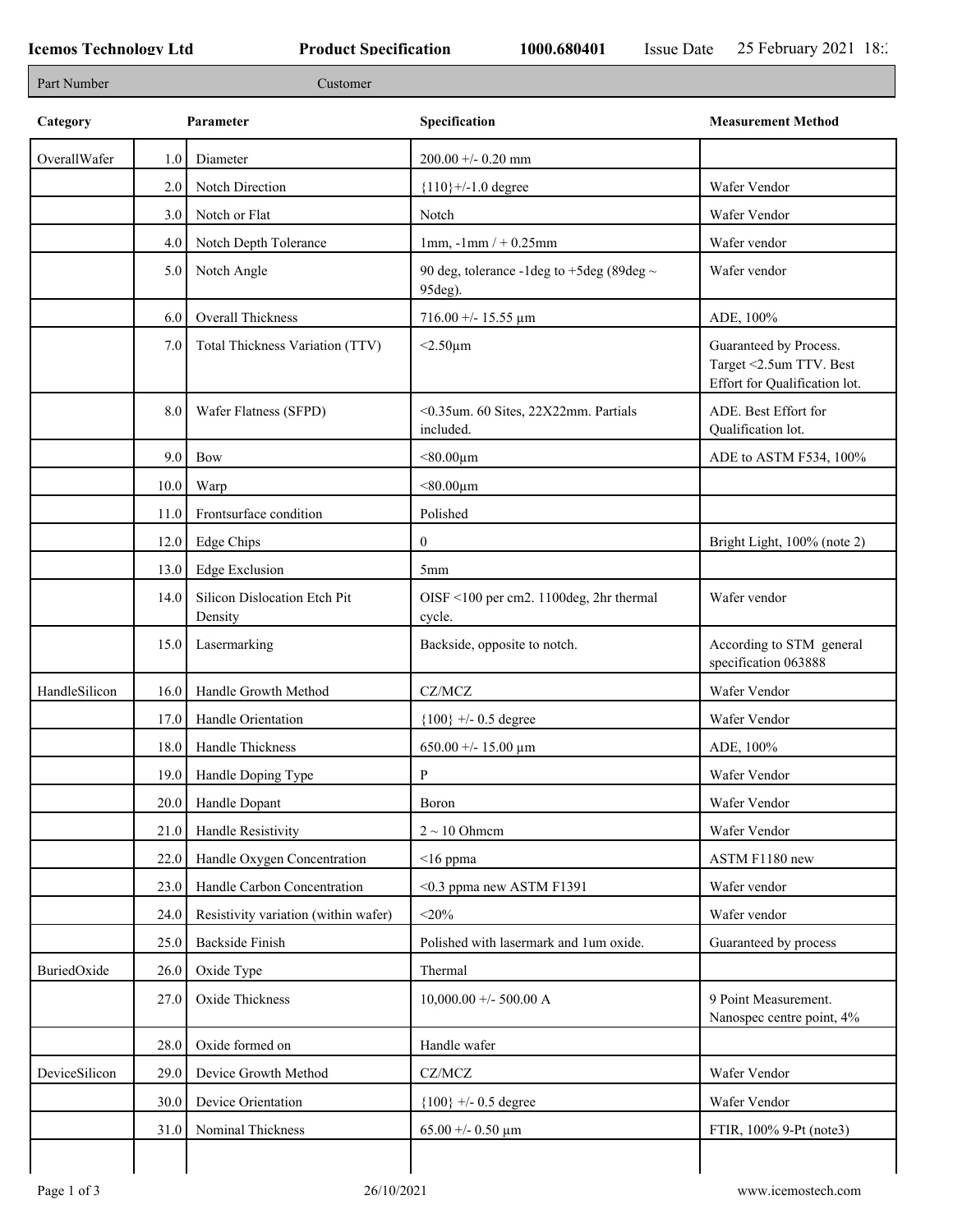Г

٦

| Part Number<br>Customer |           |                                                    |                                         |                                                           |  |
|-------------------------|-----------|----------------------------------------------------|-----------------------------------------|-----------------------------------------------------------|--|
| Category                | Parameter |                                                    | Specification                           | <b>Measurement Method</b>                                 |  |
| DeviceSilicon           | 32.0      | Distance to device silicon edge<br>from wafer edge | $\leq$ 2mm                              | Typical by Process                                        |  |
|                         | 33.0      | Edge Removal Depth in Handle                       | $< 100$ um                              | Process performance<br>guarantee $+$<br>SEM/profilometer. |  |
|                         | 34.0      | Edge Removal Angle                                 | <90 degrees                             | Guaranteed by process                                     |  |
|                         | 35.0      | Device Doping Type                                 | P                                       | Wafer Vendor                                              |  |
|                         | 36.0      | Device Dopant                                      | Boron                                   | Wafer Vendor                                              |  |
|                         | 37.0      | Device Resistivity                                 | $2 \sim 10$ Ohmem                       | Wafer Vendor                                              |  |
|                         | 38.0      | Oxygen Concentration                               | $<$ 13 ppma                             | ASTM F1180 new                                            |  |
|                         | 39.0      | Carbon Concentration                               | <0.3 ppma new ASTM F1391                | Wafer vendor                                              |  |
|                         | 40.0      | Resisitivity variation (within<br>wafer)           | $11\%$                                  | Wafer vendor                                              |  |
|                         | 41.0      | Voids                                              | None >500um diameter.                   | Bright Light, 100% (note 2)                               |  |
|                         | 42.0      | Scratches                                          | $\overline{0}$                          | Bright Light, 100% (note 2)                               |  |
|                         | 43.0      | Haze                                               | None                                    | Bright Light, 100% (note 2)                               |  |
|                         | 44.0      | Top surface Metal Contamination                    | $\leq$ 5E10 at/cm2                      | Guaranteed by fab controls.<br><b>VPD-ICPMS</b>           |  |
|                         |           | 45.0 LPD Count                                     | $\leq 60$ count $\geq 0.3$ um diameter. | Tencor Particle counter                                   |  |